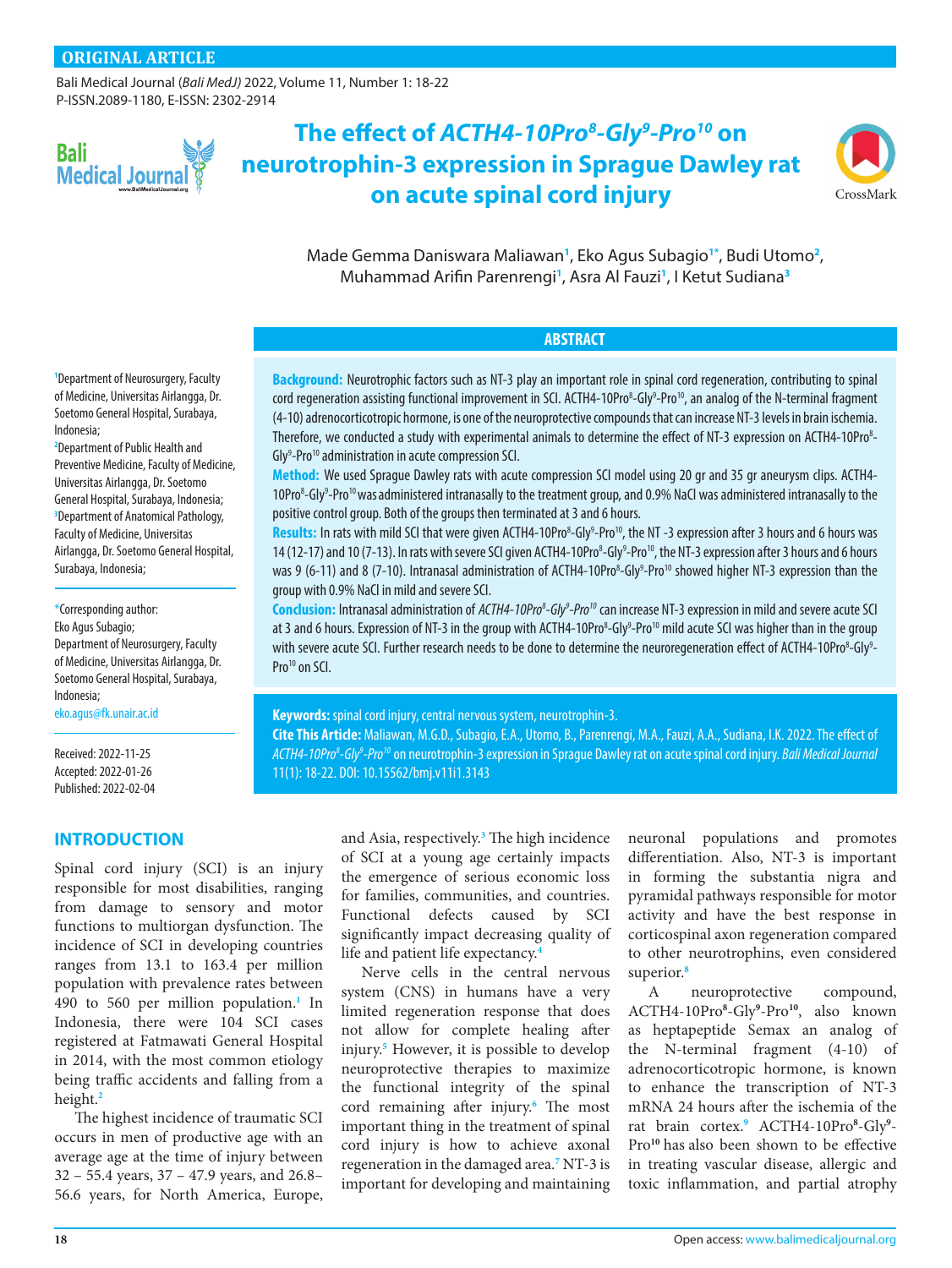of the human optic nerve.**[10](#page-4-6)** Intranasal administration of ACTH4-10Pro<sup>8</sup>-Gly<sup>9</sup>-Pro<sup>10</sup> in rats with SCI showed an antiinflammatory response expected to prevent secondary injury to nerve.**[11](#page-4-7),[12](#page-4-4)** Our study was aimed to determine the effect of ACTH4-10Pro<sup>8</sup>-Gly<sup>9</sup>-Pro<sup>10</sup> administration on the expression of NT-3 in the spinal cord after mild and severe compression SCI.

#### **METHOD**

This study used a spinal cord injury model of male Sprague Dawley rats, weighing 250-300 g. Forty-five samples were divided into nine groups of five samples each. One group became the control group with the spinal cord was left uninjured as a baseline. The rest became the treatment group in which laminectomy at the level of 2nd thoracic vertebra was performed, followed by spinal cord compression using an aneurysm clip with a clamping force of 20 g for mild SCI (4 groups) and 35 g for severe SCI (4 groups) in 1 minute. The laminectomy site was then closed with sutures.

Each treatment group was divided into two subgroups. Positive control groups were given 0.9% NaCl intranasally, while the treatment groups were given ACTH4-10Pro<sup>8</sup>-Gly<sup>9</sup>-Pro<sup>10</sup> intranasally at a 300 mg/kg dose. Then each group was divided again into two groups to be terminated, and then myelum transection was performed at 3 hours and 6 hours after compression. The preparations were fixed in formalin and examined for IHC. The NT-3 was calculated per 100 cells using associated anti-monoclonal antibodies and viewed with a light microscope using a 1000x magnification. Cells that showed positive expression gave the results of a brown color image in the cell cytoplasm [\(Figure 1](#page-1-0)).

Data collection is carried out in a controlled environment, assuming that all conditions are managed equally and controlled. Data of NT-3 level was presented in a relative expression graph. Data normality analysis was performed using Shapiro-Wilk, and then the collected data were analyzed using the nonparametric Kruskal-Wallis test with Mann-Whitney difference test.

#### **RESULTS**

The result of the normality test with the Shapiro-Wilk method showed abnormal data distribution with the Kruskal-Wallis test found significant differences (p<0,001) between groups ([table 1\)](#page-2-0). In rats with mild SCI given ACTH4-10Pro<sup>8</sup>-Gly<sup>9</sup>-Pro<sup>10</sup>, the NT -3 expression after 3 hours and 6 hours was 14 (12-17) and 10 (7-13). In rats with severe SCI given ACTH4-10Pro<sup>8</sup>-Gly<sup>9</sup>-Pro<sup>10</sup>, the median NT-3 expression after 3 hours and 6 hours was 9 (6-11) and 8 (7- 10).

Mann-Whitney test was carried out to pinpoint the differences between groups. Overall NT-3 expressions are shown in [figure 2](#page-1-1). Except between the control group and group administered with Nacl 0,9% 3 hours, the median expression of NT-3 was significantly different between all comparison groups. Overall, it appears that administration of ACTH4-10Pro<sup>8</sup>-Gly<sup>9</sup>-Pro<sup>10</sup> induced higher NT-3 expression compared to Nacl 0,9%. Also, the expression of NT-3 appeared to increase over time in groups treated with Nacl 0,9% bit significantly decreased overtime in groups treated with ACTH4- 10Pro<sup>8</sup>-Gly<sup>9</sup>-Pro<sup>10</sup>.

Higher expression of NT-3 was also achieved significantly in ACTH4- 10Pro<sup>8</sup>-Gly<sup>9</sup>-Pro<sup>10</sup> groups with severe SCI compared to NaCl 0,9% group at 3 hours and 6 hours after compression  $(p<0,05)$  as shown in [table 3](#page-2-1). However, the time factor appears to be less significant in severe SCI because no difference was found when comparing the group with Nacl 0,9% at 3



<span id="page-1-0"></span>**Figure 1.** Neurons expressing NT-3 react with anti -NT-3, marked by brown cytoplasm (arrow) by IHC. A) 100x magnification. B) 400x magnification in the box marked area in figure A.



<span id="page-1-1"></span>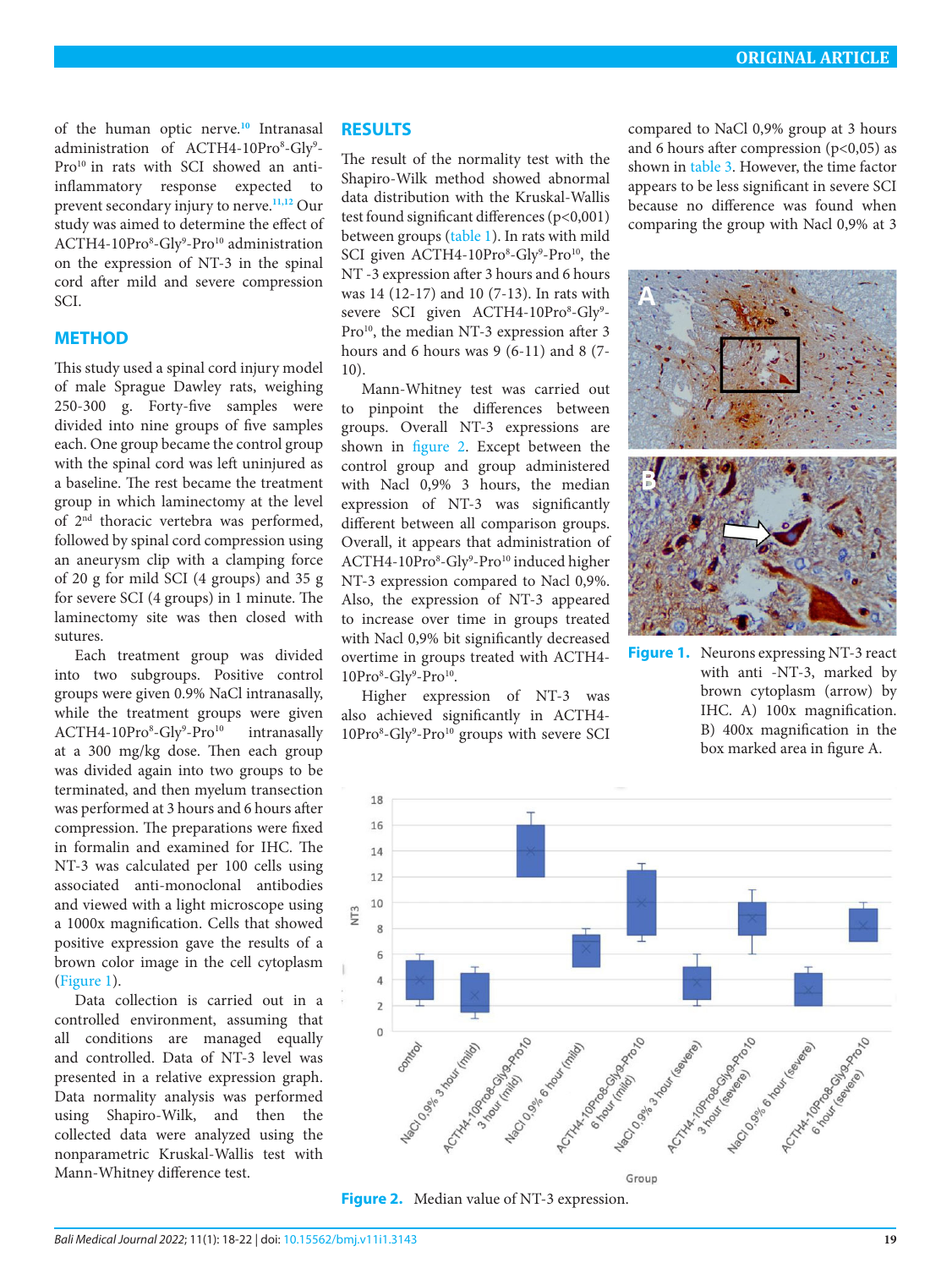hours and 6 hours and ACTH4-10Pro<sup>8</sup>-Gly<sup>9</sup>-Pro<sup>10</sup> at the same time frame.

Our study found significantly higher NT-3 expression in the ACTH4-10Pro8- Gly9-Pro10 group with mild SCI at 3 hours compared to groups with severe SCI at both 3 hours and 6 hours shown in [table](#page-3-2)

[4](#page-3-2). However, at 6 hours, the differences were not significant anymore. Therefore, it seems that the NT-3 inducing effect of ACTH4-10Pro<sup>8</sup>-Gly<sup>9</sup>-Pro<sup>10</sup> is optimum at 3 hours after administration in the mild SCI, and the effect is sustained or slightly reduced over time.

## **DISCUSSION**

SCI causes an imbalance in the microenvironment that can exacerbate and accelerate nerve damage, impairing regeneration and functional recovery.**[13](#page-4-8)** The balance between proneurotrophins and neurotrophins is disrupted after SCI,

#### <span id="page-2-0"></span>**Table 1. NT-3 expression in all study groups.**

| <b>Groups</b>                                                                | NT3 Expression (cells/visual fields) |            |            |            |
|------------------------------------------------------------------------------|--------------------------------------|------------|------------|------------|
|                                                                              | <b>Median</b>                        | <b>Min</b> | <b>Max</b> |            |
| Control                                                                      | 4                                    |            | 6          |            |
| ACTH4-10Pro <sup>8</sup> -Gly <sup>9</sup> -Pro <sup>10</sup> 3 hours mild   | 14                                   | 12         | 17         |            |
| ACTH4-10Pro <sup>8</sup> -Gly <sup>9</sup> -Pro <sup>10</sup> 6 hours mild   | 10                                   |            | 13         |            |
| NaCl 0,9% 3 hours mild                                                       |                                      |            |            |            |
| NaCl 0,9% 6 hours mild                                                       |                                      |            | 8          | $< 0.001*$ |
| ACTH4-10Pro <sup>8</sup> -Gly <sup>9</sup> -Pro <sup>10</sup> 3 hours severe |                                      |            | 11         |            |
| ACTH4-10Pro <sup>8</sup> -Gly <sup>9</sup> -Pro <sup>10</sup> 6 hours severe | 8                                    |            | 10         |            |
| NaCl 0,9% 3 hours severe                                                     |                                      |            | 6          |            |
| NaCl 0,9% 6 hours severe                                                     |                                      |            |            |            |

#### <span id="page-2-2"></span>**Table 2. Comparison of NT-3 expression in rats with mild SCI.**

| <b>Groups</b>     | <b>Median</b>  | <b>Groups</b>     | <b>Median</b>  | p        |
|-------------------|----------------|-------------------|----------------|----------|
| Control           | $\overline{4}$ | Nacl 0,9% 3 hours | $\overline{2}$ | 0,242    |
|                   |                | $ACTH4-103 hours$ | 14             | $0,009*$ |
|                   |                | Nacl 0,9% 6 hours | 7              | $0,044*$ |
|                   |                | ACTH4-10 6 hours  | 10             | $0,009*$ |
| NaCl 0,9% 3 hours | 2              | $ACTH4-103 hours$ | 14             | $0,009*$ |
|                   |                | Nacl 0,9% 6 hours | 7              | $0.014*$ |
|                   |                | ACTH4-10 6 hours  | 10             | $0,009*$ |
| ACTH4-10 3 hours  | 14             | Nacl 0,9% 6 hours | 7              | $0,008*$ |
|                   |                | ACTH4-10 6 hours  | 10             | $0,045*$ |
| NaCl 0,9% 6 hours | 7              | ACTH4-10 6 hours  | 10             | $0.033*$ |

#### <span id="page-2-1"></span>**Table 3. Comparison of NT-3 expression in severe SCI.**

| <b>Groups</b>     | <b>Median</b>  | <b>Groups</b>     | <b>Median</b> | p        |
|-------------------|----------------|-------------------|---------------|----------|
| Control           | 4              | Nacl 0,9% 3 hours | 4             | 0,831    |
|                   |                | ACTH4-10 3 hours  | 9             | $0,011*$ |
|                   |                | Nacl 0,9% 6 hours | 3             | 0,393    |
|                   |                | ACTH4-10 6 hours  | 8             | $0,009*$ |
| NaCl 0,9% 3 hours | $\overline{4}$ | ACTH4-10 3 hours  | 9             | $0,011*$ |
|                   |                | Nacl 0,9% 6 hours | 3             | 0,519    |
|                   |                | ACTH4-10 6 hours  | 8             | $0.009*$ |
| ACTH4-10 3 hours  | 9              | Nacl 0,9% 6 hours | 3             | $0,008*$ |
|                   |                | ACTH4-10 6 hours  | 8             | 0,517    |
| NaCl 0,9% 6 hours | 3              | ACTH4-10 6 hours  | 8             | $0,009*$ |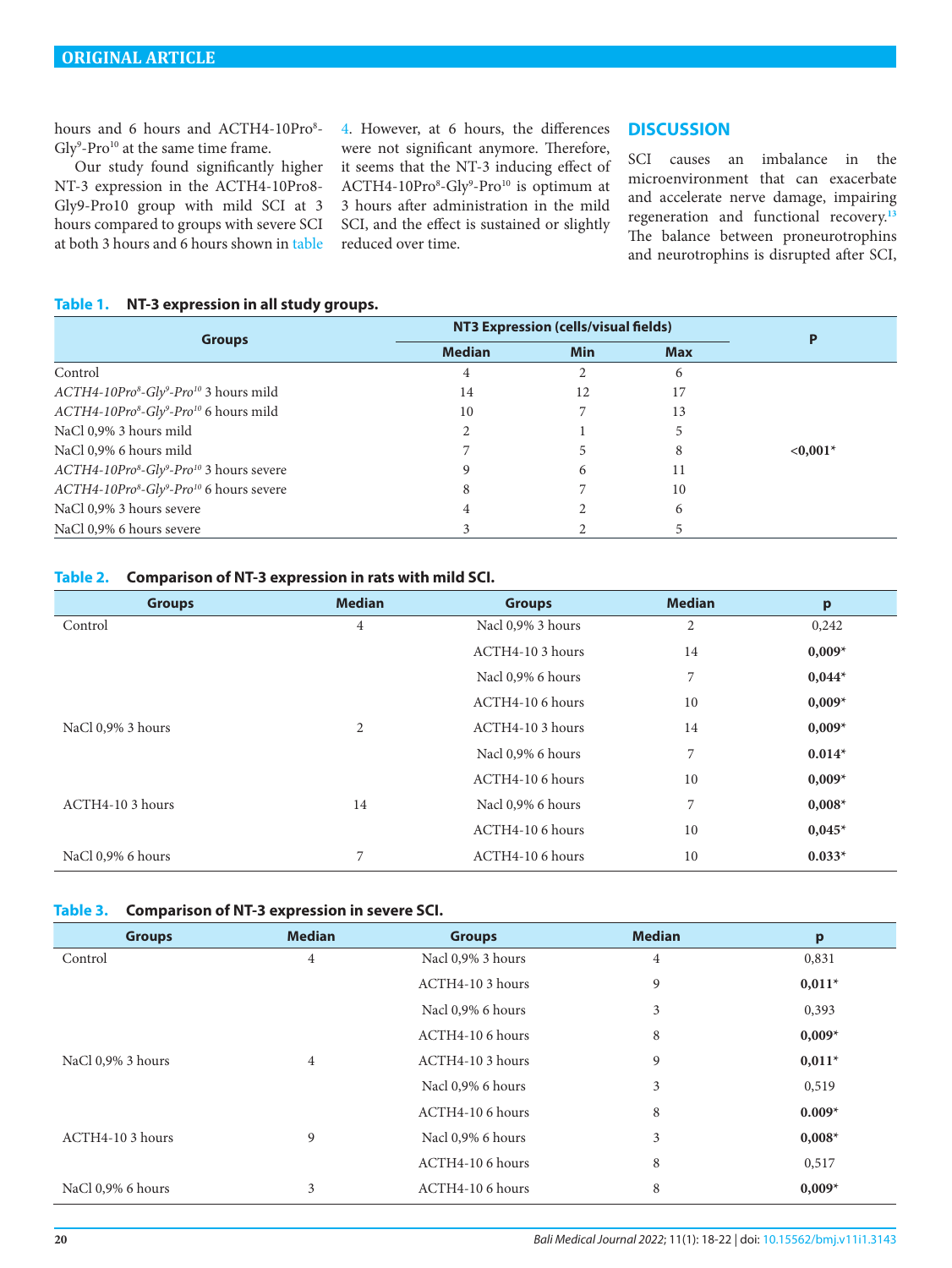| <b>Kelompok</b>         | <b>Median</b> | <b>Kelompok</b>         | <b>Median</b> | p        |
|-------------------------|---------------|-------------------------|---------------|----------|
| ACTH4-10 3 hours mild   | 14            | ACTH4-10 6 hours mild   | 10            | $0,045*$ |
|                         |               | ACTH4-10 3 hours severe | 9             | $0,008*$ |
|                         |               | ACTH4-10 6 hours severe | 8             | $0,009*$ |
| ACTH4-10 6 hours mild   | 10            | ACTH4-10 3 hours severe | 9             | 0,459    |
|                         |               | ACTH4-10 6 hours severe | 8             | 0,242    |
| ACTH4-10 3 hours severe | 9             | ACTH4-10 6 hours severe | 8             | 0,517    |

<span id="page-3-2"></span>**Table 4. Comparison of NT-3 expression in mild and severe SCI.**

resulting in increased proneurotrophins and decreased neurotrophins, leading to cellular apoptosis, reducing synaptic plasticity, promoting the inflammatory response, and degeneration.**[14](#page-4-9)**

NT-3, BDNF, and NGF expression decrease significantly as early as 6 hours after spinal cord contusion in rat model.**[15](#page-4-10)** Our study showed that NT-3 expression in rats with mild SCI was significantly higher in ACTH4-10Pro<sup>8</sup>-Gly<sup>9</sup> groups compared to Nacl 0,9% group at 3 hours and 6 hours after compression  $(p<0,05)$ , as shown in [table 2](#page-2-2). Higher expression of NT-3 was also achieved significantly in ACTH4-10Pro<sup>8</sup>-Gly<sup>9</sup>-Pro<sup>10</sup> groups with severe SCI compared to NaCl 0,9% group at 3 hours and 6 hours after compression  $(p<0.05)$ , as shown in [table 3.](#page-2-1) ACTH4-10Pro<sup>8</sup>-Gly<sup>9</sup>-Pro<sup>10</sup> is known to act by binding to the melanocortin receptor, such as MC4R found in the spinal cord.**[16](#page-4-11)** In vitro studies on astrocytes showed that activation of the MC4R receptor can increase the expression of BDNF through the cAMP-PKA-CREB.**[17](#page-4-12)** A previous study in rats showed that administration of ACTH4-10Pro<sup>8</sup>-Gly<sup>9</sup> intranasally can increase BDNF expression in 3 hours after SCI.**[18](#page-4-13)**The mechanism for increasing NT-3 expression in this study has not been elucidated, but it is possible to have the same mechanism as the increase in BDNF.

Our study found significantly higher NT-3 expression in the ACTH4-10Pro<sup>8</sup>- $Gly<sup>9</sup>-Pro<sup>10</sup>$  group with mild SCI than in the ACTH4-10Pro<sup>8</sup>-Gly<sup>9</sup>-Pro<sup>10</sup> group with severe SCI at 3 hours after injury (p<0,05) as shown in [table 4.](#page-3-2) Nerve damage that occurs after SCI can result from primary or secondary injury. More severe injury would result in more severe primary damage, causing a more severe imbalance at the tissue, cellular, and molecular levels,

which could affect the expression of NT-3. Intranasal administration of ACTH4- 10Pro<sup>8</sup>-Gly<sup>9</sup>-Pro<sup>10</sup> in rats with SCI model also showed anti-inflammatory effects by reducing the expression of IL-1, TNF- $\alpha$ , NF-KB, neutrophil, and induced reduction in the apoptotic mechanism through increased ratio of Bcl-2/HSP70.**[11](#page-4-7),[12](#page-4-4),[19](#page-4-14)**

Our study's peak of NT-3 expression was shown in the ACTH4-10Pro<sup>8</sup>-Gly<sup>9</sup>-Pro<sup>10</sup> group 3 hours after mild and severe SCI. Intranasal administration of ACTH4-10Pro<sup>8</sup>-Gly<sup>9</sup>-Pro<sup>10</sup> is known to reach the rat brain within 2 minutes postadministration and has a concentration 10-15 times higher than intravenous administration<sup>20</sup>. Another study in rats said that the nootropic and analgesic effects after intranasal administration of ACTH4-10Pro<sup>8</sup>-Gly<sup>9</sup> could be observed 15-30 minutes after administration.**[21](#page-4-15)** Human studies have shown that ACTH4-10 concentrations in spinal CSF increase within 10 minutes and peak within 30 minutes after intranasal administration, suggesting the possibility of using an extraneuronal pathway for the peptide to reach its target, pass through the intercellular gap in the olfactory epithelium and then diffuse into the subarachnoid space.**[22](#page-4-16)**

In this study, no locomotor assessment was carried out in rats, so the difference in the functional recovery effect of mild and severe SCI is not known after ACTH4- 10Pro<sup>8</sup>-Gly<sup>9</sup>-Pro<sup>10</sup> treatment. However, one study showed improved BBB scores in rats with the SCI model after intranasal administration of ACTH4-10Pro<sup>8</sup>-Gly<sup>9</sup>-Pro<sup>10</sup>.<sup>[2](#page-3-1)</sup> The receptor NT-3 also changes after the occurrence of SCI, so research on the TrkA, TrkB, TrkC, p75NTR, proneurotrophin, PC1, PC2, and furin receptors is also necessary to understand

more clearly the action of ACTH4-10Pro<sup>8</sup>-Gly<sup>9</sup>-Pro<sup>10</sup>.<sup>[15](#page-4-10)</sup>

#### **CONCLUSIONS**

Intranasal administration of *ACTH4- 10Pro8 -Gly9 -Pro10* increased *NT-3* expression in mild and severe acute SCI at 3 and 6 hours. Expression of NT-3 was higher in the mild acute SCI group after administration of ACTH4-10Pro<sup>8</sup>-Gly<sup>9</sup>-Pro<sup>10</sup> than in the severe acute *SCI* group. Further studies are needed to determine the neuroregeneration effect of ACTH4- 10Pro<sup>8</sup>-Gly<sup>9</sup>-Pro<sup>10</sup> on SCI.

#### **CONFLICT OF INTEREST**

No competing interests were declared.

### **ETHICS CONSIDERATION**

Ethics approval has been obtained from Animal Care and Use Committee (ACUC), Faculty of Veterinary Medicine, Airlangga University, Surabaya, with EC number 325-KE.

## **FUNDING**

This research received no specific grant from any funding agency.

#### **AUTHOR CONTRIBUTIONS**

All authors contribute to the study from the conceptual framework, data acquisition, and data analysis until reporting the study results through publication.

### **REFERENCES**

- <span id="page-3-0"></span>1. Kang Y, Ding H, Zhou H, et al. Epidemiology of worldwide spinal cord injury: a literature review. *J Neurorestoratology*. 2017; 6:1-9. doi[:10.2147/JN.S143236](http://dx.doi.org/10.2147/JN.S143236)
- <span id="page-3-1"></span>2. Sutrisno A, Patellongi I, Yusuf I, et al. The Effect of ACTH 4-10 ProGlyPro as Anti-